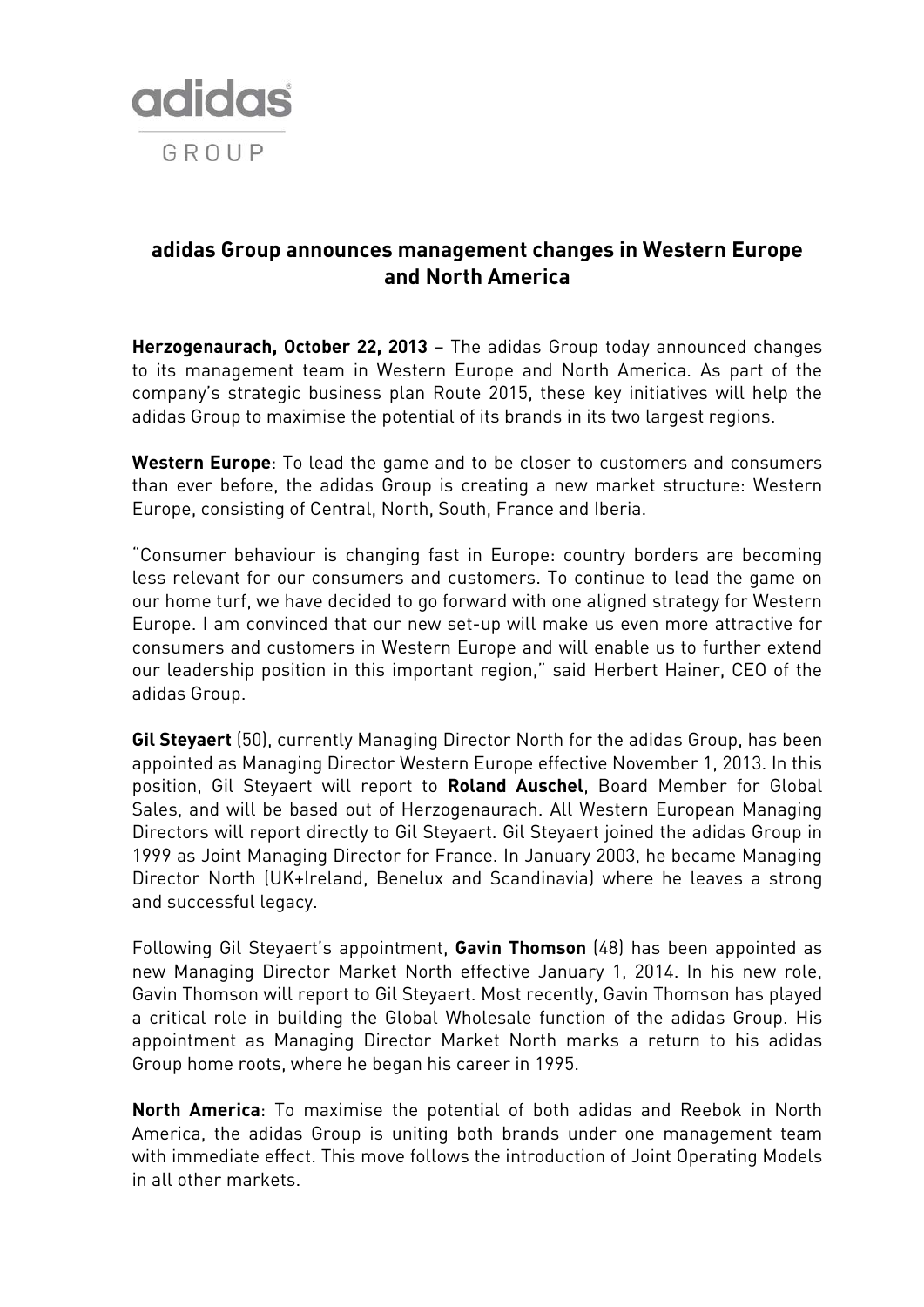

page 2

"Our goal is to strengthen our business, to invest in our brands and to enable faster growth for both brands by winning our key consumers – the High School Kid for adidas, the Fit Generation for Reebok and avid sports fans through our Sports Licensed Division. With this new organisational structure, we ensure that both the adidas and Reebok brands remain separate and distinctive while leveraging the Group's strengths. This new set-up will make our Group stronger and grow our business faster in the U.S.," said Herbert Hainer.

**Patrik Nilsson** (49), currently President of adidas North America, has been appointed President adidas Group North America and will lead the newly united organisation. He will also assume global responsibility for Reebok-CCM Hockey. In his new role, Patrik Nilsson will continue to report directly to **Herbert Hainer**, CEO of the adidas Group. Patrik Nilsson has a proven track record of success in the U.S., spearheading double-digit growth for the adidas North America business. Patrik Nilsson was named President of adidas North America in January 2007 and has had a long and successful career with the adidas brand, beginning in 1991 as Head of Sales and Marketing at adidas Sweden.

After 23 successful years at the adidas Group, **Uli Becker** (50), currently President of Reebok North America, has decided to leave the adidas Group to pursue new career and business opportunities.

"We would like to thank Uli for his leadership, expertise and the many contributions he has made to the success of the adidas Group over the last 23 years in his various roles at adidas and Reebok in marketing and sales. We wish him all the best for his future endeavours," commented Herbert Hainer.

## **About the adidas Group**

The adidas Group is a global leader in the sporting goods industry, offering a broad portfolio of footwear, apparel and hardware for sport and lifestyle around the core brands adidas, Reebok, TaylorMade, Rockport and Reebok-CCM Hockey. Headquartered in Herzogenaurach, Germany, the Group employs more than 46,000 people across the globe and generated sales of € 14.9 billion in 2012.

\*\*\*